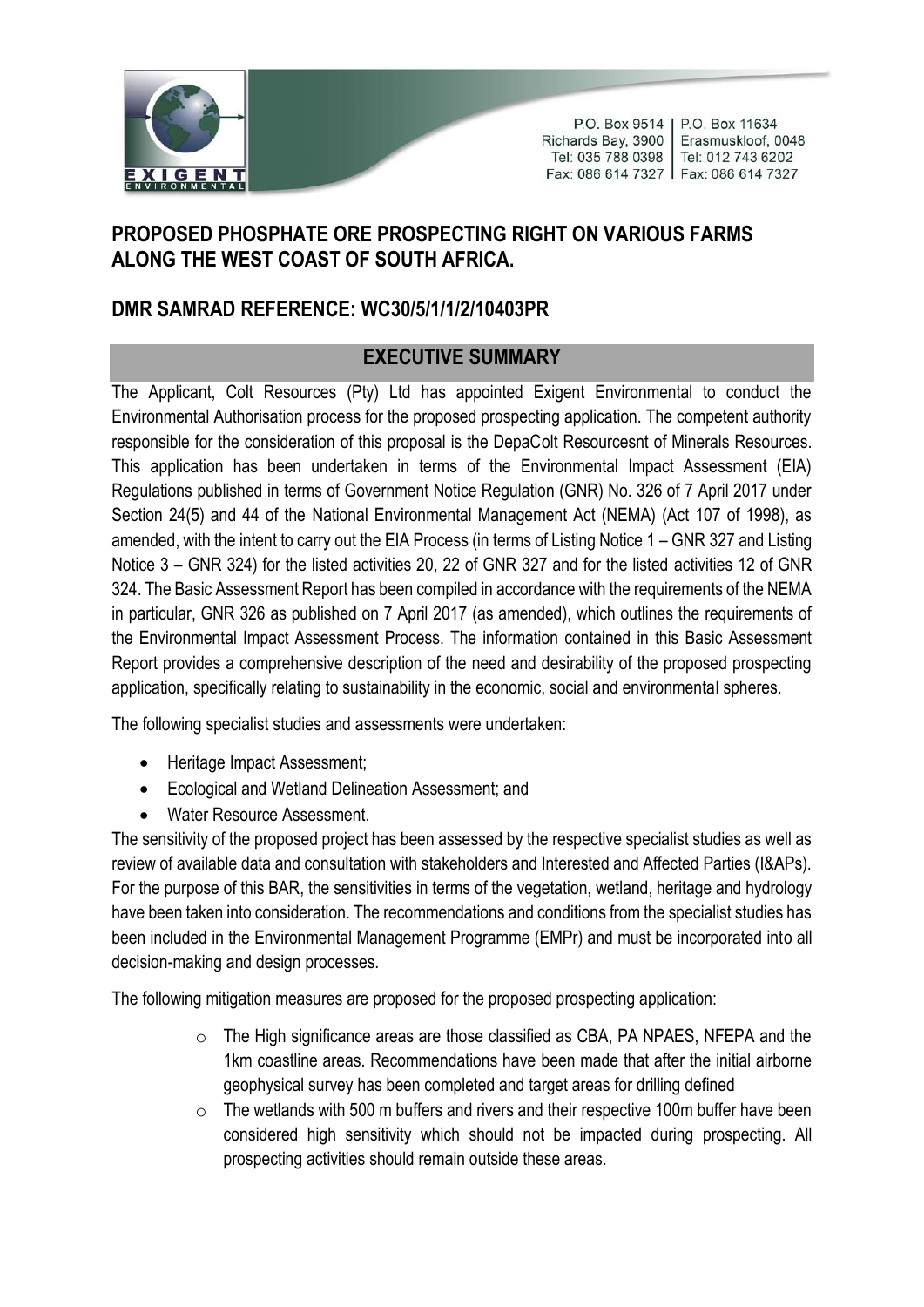- $\circ$  A 100m buffer to be placed around sensitive areas as identified in the Heritage Impact Assessment (HIA).
- o Should any potential areas of significance be identified by a suitably qualified archaeologist and palaeontologist after the initial airborne geophysical survey has been completed and target areas for drilling defined these areas will be excluded from future drilling grid layout.
- $\circ$  All drilling results must include the occurrence of marine shell (depth below surface and depth of deposit) to assist the location of subsurface shell middens.

The Environmental Assessment Practitioner is of the opinion that due process has been followed during the undertaking of this Environmental Assessment process and associated public participation process to date and to be held during the draft BAR review period. An EMPr has been compiled and must be implemented throughout all phases of the proposed project.

The alternatives assessment of the project and study area is based on feasible project alternatives, in terms of allocated farms, geology, environmental sensitive areas and land use constraints such as servitudes. The activity alternatives included the options of utilising the full extent of the allocated farms, however these options would impact on the areas identified as sensitive and of importance, such as wetland and river areas, as well as servitudes, heritage areas and all related buffers.

The Environmental Assessment Practitioner is of the opinion that the proposed preferred alternatives presented in this report are deemed as the environmentally preferred alternatives due to the exclusion of sensitive and potential sensitive habitat and areas and their related buffers.

Please do not hesitate to contact us should any further information or clarification be required.

Yours sincerely,

Hdam

Jacolette Adam Pr. Sci. Nat. EXIGENT Engineering Consultants CC Tel: 082 852 6417